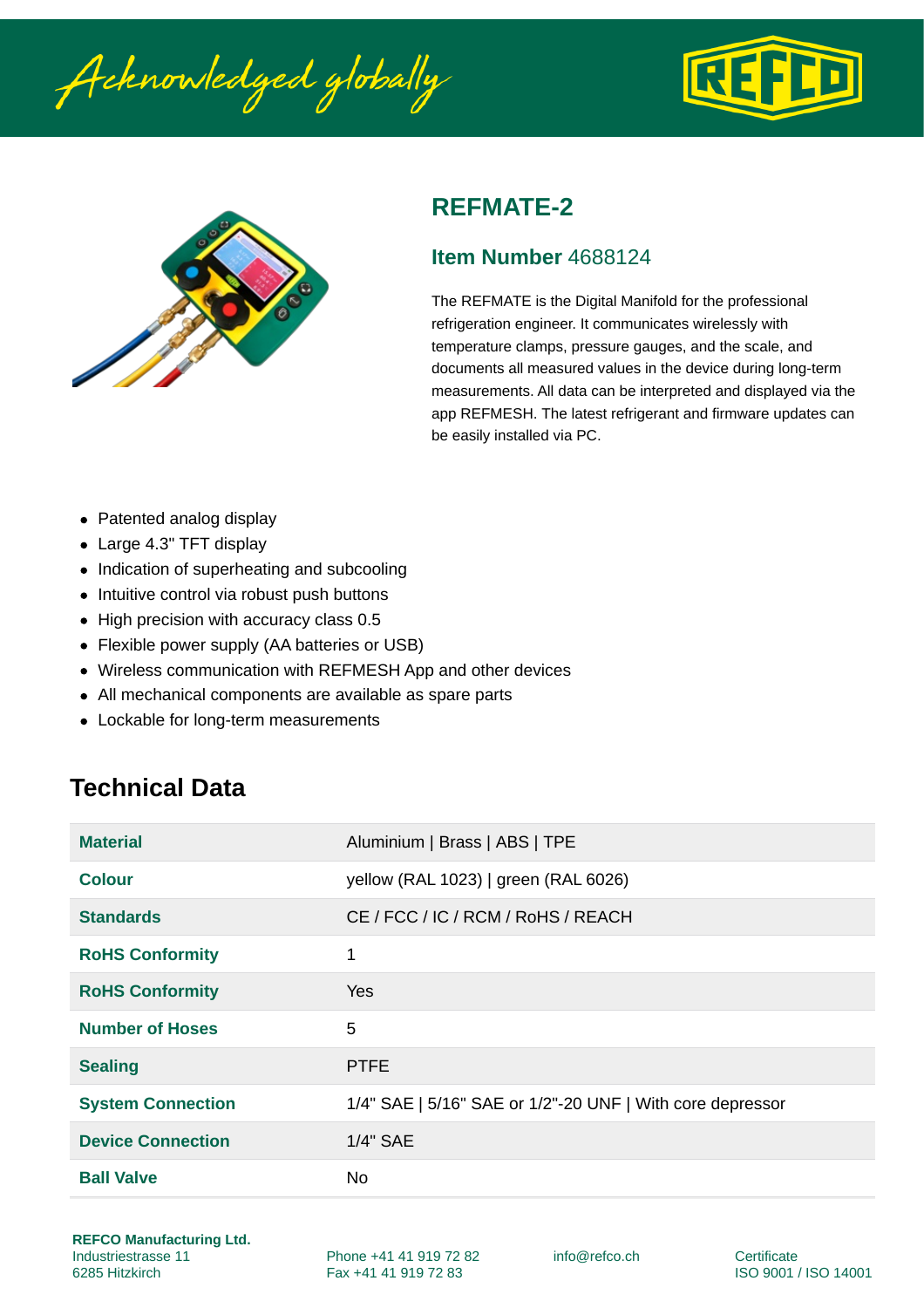Acknowledged globally



| <b>Refrigerant(s)</b>            | R11   R12   R13   R13B1   R14   R22   R23   R32   R41   R113   R114<br>  R123   R124   R125   R134a   R142b   R152A   R161   R170  <br>R227ea   R236ea   R236fa   R245fa   R290   R401A   R401B   R401C<br>  R402A   R402B   R403B   R404A   R406A   R407A   R407B   R407C<br>  R407D   R407F   R407H   R408A   R409A   R410A   R411A   R412A<br>  R413A   R414B   R416A   R417A   R420A   R421A   R422A   R422B<br>  R422C   R422D   R424A   R426A   R427A   R434A   R437A   R438A<br>  R442A   R444A   R445A   R448A   R449A   R450A   R452A   R452B<br>  R453A   R454A   R454B   R454C   R455A   R470A   R470B   R500  <br>R502   R503   R507   R507A   R508A   R508B   R513A   R600  <br>R600a   R744   R1234yf   R1233zd   R1234ze   R1270 |  |
|----------------------------------|-------------------------------------------------------------------------------------------------------------------------------------------------------------------------------------------------------------------------------------------------------------------------------------------------------------------------------------------------------------------------------------------------------------------------------------------------------------------------------------------------------------------------------------------------------------------------------------------------------------------------------------------------------------------------------------------------------------------------------------------------|--|
| <b>Accuracy Class</b>            | $0.5 (+/-0.5%)$                                                                                                                                                                                                                                                                                                                                                                                                                                                                                                                                                                                                                                                                                                                                 |  |
| <b>Gas Connection</b>            | 1/4" SAE                                                                                                                                                                                                                                                                                                                                                                                                                                                                                                                                                                                                                                                                                                                                        |  |
| <b>Pressure Scale</b>            | $bar  psi $ kPa   MPa   kg/cm2                                                                                                                                                                                                                                                                                                                                                                                                                                                                                                                                                                                                                                                                                                                  |  |
| <b>Number of Ways</b>            | 2-way                                                                                                                                                                                                                                                                                                                                                                                                                                                                                                                                                                                                                                                                                                                                           |  |
| <b>Temperature Range</b>         | $-20 - 50 °C$                                                                                                                                                                                                                                                                                                                                                                                                                                                                                                                                                                                                                                                                                                                                   |  |
| <b>Storage Temperature Range</b> | $-20 - 60 °C$                                                                                                                                                                                                                                                                                                                                                                                                                                                                                                                                                                                                                                                                                                                                   |  |
| <b>Pressure Range</b>            | $-0.95 - 60$ bar                                                                                                                                                                                                                                                                                                                                                                                                                                                                                                                                                                                                                                                                                                                                |  |
| <b>Ingression Protection</b>     | <b>IP42</b>                                                                                                                                                                                                                                                                                                                                                                                                                                                                                                                                                                                                                                                                                                                                     |  |
| <b>Resolution</b>                | 0.001 bar, 0.5 psi, 1 kPa, 0.0001 MPa, 0.01 kg/cm2                                                                                                                                                                                                                                                                                                                                                                                                                                                                                                                                                                                                                                                                                              |  |
| <b>Battery</b>                   | 4 x AA   Alternative Power Supply USB Mirco-B                                                                                                                                                                                                                                                                                                                                                                                                                                                                                                                                                                                                                                                                                                   |  |
| <b>Operating Hours</b>           | 50 h at low operation                                                                                                                                                                                                                                                                                                                                                                                                                                                                                                                                                                                                                                                                                                                           |  |
| <b>Signal Range</b>              | 100 m                                                                                                                                                                                                                                                                                                                                                                                                                                                                                                                                                                                                                                                                                                                                           |  |
| <b>Functions</b>                 | Superheat / Subcool,<br>Digital / analogue display,<br>Slave pointer,<br>Pressure zeroing,<br>Data logging,<br>Tube error compensation,<br>Refrigerant favorites<br>Refrigerant update,<br>Firmware update,<br>Set pressure reference,<br>Field calibration,<br>Unit and language settings,                                                                                                                                                                                                                                                                                                                                                                                                                                                     |  |

Phone +41 41 919 72 82 Fax +41 41 919 72 83

info@refco.ch Certificate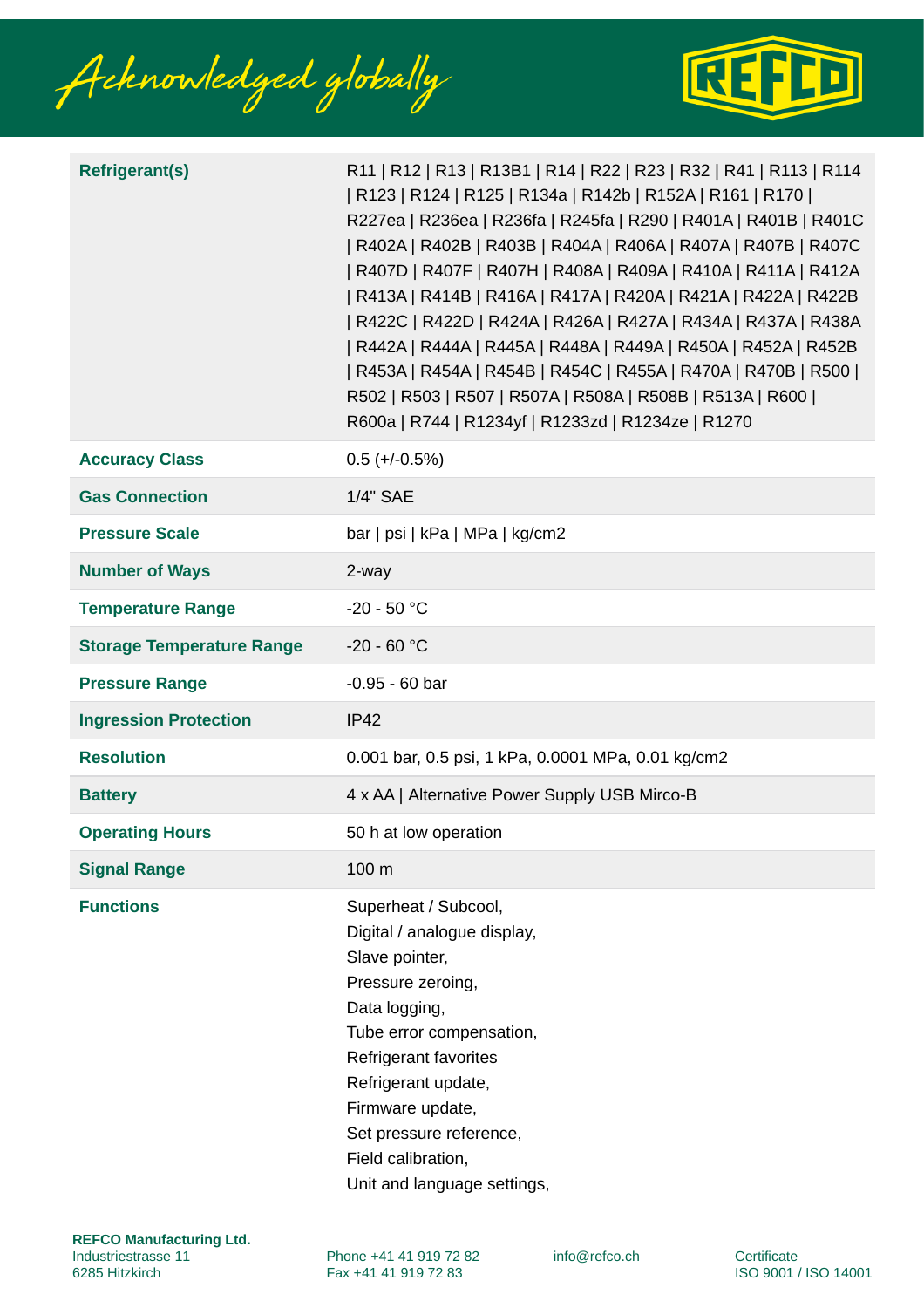Acknowledged globally



|                               | Display brightness,<br>Wireless connections,<br>Commissioning date,<br>Printscreens       |
|-------------------------------|-------------------------------------------------------------------------------------------|
| <b>Scope of Supply</b>        | Batteries   Case   Instruction manual   5 Charging hoses   2 wired<br>temperature sensors |
| <b>Packaging</b>              | Sturdy plastic case                                                                       |
| <b>Sensor Type</b>            | K-type   Piezo Sensor                                                                     |
| <b>Temperature Range</b>      | $-40 - +125$ °C                                                                           |
| <b>Temperature Units</b>      | $^{\circ}$ C   $^{\circ}$ F                                                               |
| <b>Temperature Accuracy</b>   | +/-1 K                                                                                    |
| <b>Temperature Resolution</b> | 0.1 °C / 0.1 °F                                                                           |

### **Accessories**

| 4681466 | K-TYPE-CLAMP<br>TC.           | Clamp thermocouple for REFMATE and DIGIMON                                                                                                                                |
|---------|-------------------------------|---------------------------------------------------------------------------------------------------------------------------------------------------------------------------|
| 4687785 | WIRELESS-<br><b>CLAMP WTC</b> | Temperature clamp for REFMATE and TAP                                                                                                                                     |
| 4687412 | $HCL6-60-Y-N-$<br>1/4x1/4     | Special suction and charging hose, yellow, 60"/150cm Inner<br>diameter: 9.5mm (3/8"), connections: $2 \times 1/4$ " SAE, without<br>core depressor, with neoprene gaskets |
| 4493622 | CA-CCL-60                     | Set of 3 charging hoses with ball valve, 1/4" SAE, 60"/150 cm<br>blue, red & yellow, 1x straight 1/4" SAE, 1x straight with ball<br>valve 1/4" SAE and core depressor     |
| 4682519 | $CA-CL-60-1/2"$ -<br>20UNF    | Set of 3 charging hoses, R410A/R32, 60"/150 cm blue, red &<br>yellow with ball valve                                                                                      |

# **Spare Parts**

| 4687079 | $M2$ -7-SET-B+R | Replacement knobs                   |
|---------|-----------------|-------------------------------------|
| 4687104 | M2-10-95-R/2    | Complete valve set, 2 pieces        |
| 4491018 | $M4 - 6 - 11$   | Sight glass assembly with 2 gaskets |

**REFCO Manufacturing Ltd.** Industriestrasse 11 6285 Hitzkirch

Phone +41 41 919 72 82 Fax +41 41 919 72 83

info@refco.ch Certificate

ISO 9001 / ISO 14001